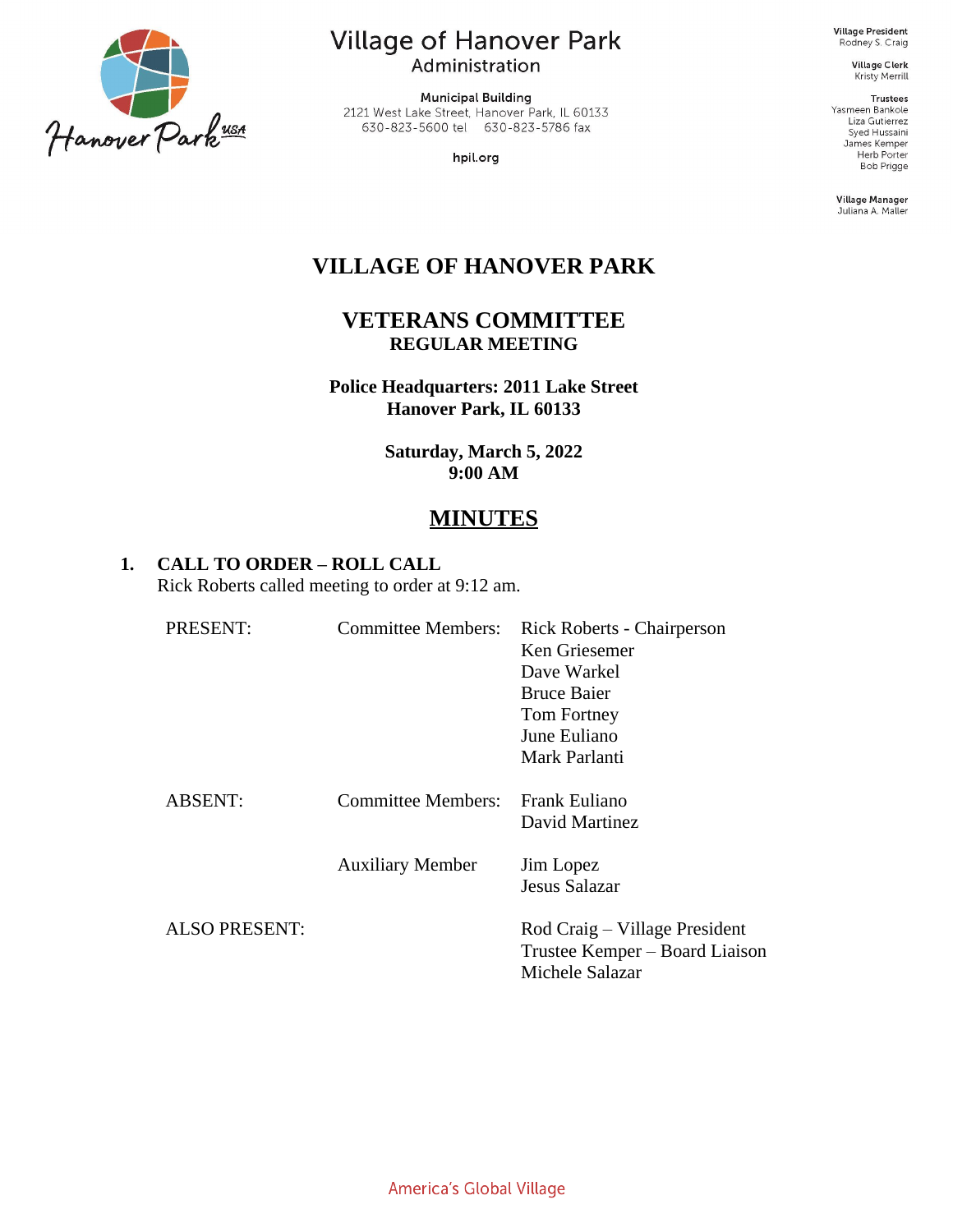**2. ACCEPTANCE OF AGENDA** Motion by: Tom Fortney Second by: Bruce Baier Vote: All Ayes

### **3. PRESENTATIONS/REPORTS**:

#### **4. APPROVAL OF MINUTES**:

Motion by: Bruce Baier Second by: Tom Fortney Vote: All Ayes

### **5. ACTION ITEMS**:

#### **6. TOWNHALL SESSION**:

#### **7. OLD BUSINESS (NON-ACTION ITEMS)**:

7a. Four Freedoms

 Committee is waiting on a final decision to be heard on obtaining the needed forest preserve property. There are no updates from Mayor Craig. He will reach out to the Forest Preserve District.

- 7b. Women's Warrior Proposal at the Village's Memorial Plaza The committee reviewed the wording that member Griesemer has submitted for the proposed plaque. A final decision on the wording and where the plaque will be placed in the plaza will be decided on when funds are confirmed in the budget for this addition.
- 7c. Veterans in Crisis Outreach Program An update from committee member Martinez will be needed at the next scheduled meeting. Mayor Craig suggested bringing in other individuals to assist and give input on this project.
- 7d. Support Initiative Program to Educate Hanover Park Businesses on Supporting Veteran Workers

 Mayor Craig is scheduled to meet with individuals from the industrial park located in the Village. He will work with Michele to develop a one or two-page flyer that will describe the initiative and can be distributed to the local businesses.

#### 8. **NEW BUSINESS (NON-ACTION ITEMS)**

8a. Open Discussion

 The committee discussed ways to increase memorial brick sales. Mayor Craig will speak with Sue Krauser about putting a notice on the Village's electronic message board mentioning memorial bricks.

 Committee member Fortney will reach out to his contacts to inquire if they can match the Village's memorial bricks that have been discontinued.